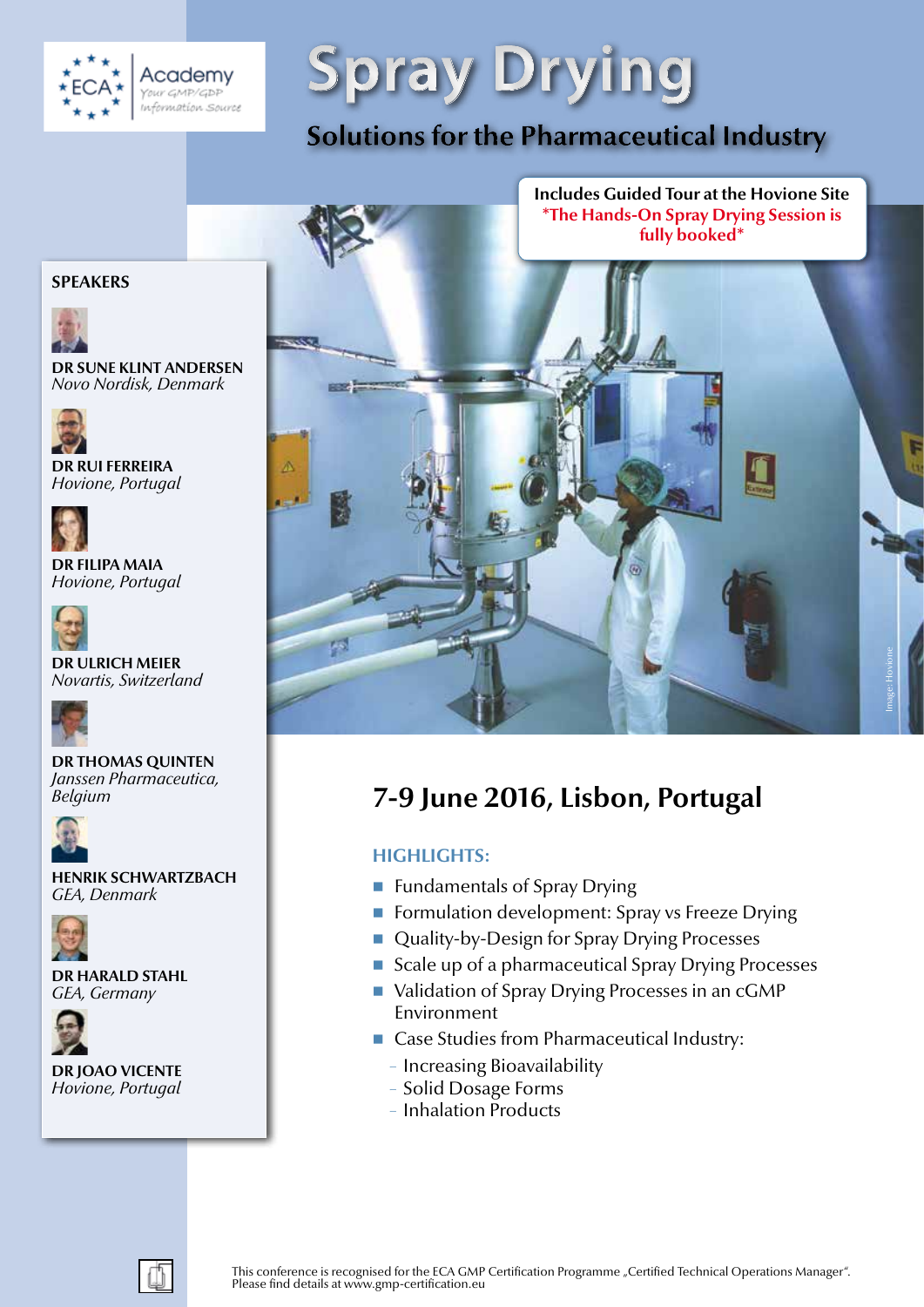| <b>Spray Drying</b>                                                                                                                                                                                                                                                                                                                                                                                                                                                                                                                                                                                                                                                                                                                                             |
|-----------------------------------------------------------------------------------------------------------------------------------------------------------------------------------------------------------------------------------------------------------------------------------------------------------------------------------------------------------------------------------------------------------------------------------------------------------------------------------------------------------------------------------------------------------------------------------------------------------------------------------------------------------------------------------------------------------------------------------------------------------------|
| 7-9 June 2016, Lisbon, Portugal                                                                                                                                                                                                                                                                                                                                                                                                                                                                                                                                                                                                                                                                                                                                 |
| Take advantage of the opportunity to focus on spray drying technology and process and get a<br>first hand demonstration of solutions for diverse requirements. Further, benefit from the post-<br>conference session where you can get a hands-on experience in spray drying yourself. You will<br>learn in small groups how the spray drying result is affected by different equipment, parameter<br>changes, solvents etc.                                                                                                                                                                                                                                                                                                                                    |
| Spray drying is presently one of the most exciting technologies for the pharmaceutical industry,<br>being an ideal process where the end-product must comply with precise quality standards regard-<br>ing particle size distribution, residual moisture/solvent content, bulk density and morphology.                                                                                                                                                                                                                                                                                                                                                                                                                                                          |
| One advantage of spray drying is the remarkable versatility of the technology, evident when ana-<br>lysing the multiple applications and the wide range of products that can be obtained. From very<br>fine particles for pulmonary delivery to big agglomerated powders for oral dosages, from amor-<br>phous to crystalline products and the potential for one-step formulations, spray drying offers<br>multiple opportunities that no other single drying technology can claim.                                                                                                                                                                                                                                                                             |
| <b>Benefits of Spray Drying</b><br>High precision control over:<br>- Particle size<br>- Bulk density<br>- Degree of crystallinity<br>- OVIs and residual solvents<br>■ Typical application in pre-formulated products<br>- Microencapsulations<br>- Solid solutions<br>- Improved bioavailability and stability<br>For products with unusual or difficult characteristics<br>- Sticky or hygroscopic products<br>- Slowly crystallizing products<br>- Difficult to isolate products<br>Rapid drying for temperature sensitive materials                                                                                                                                                                                                                         |
| This conference addresses specialists and executives working in the fields of pharmaceutical<br>manufacture, research and development and quality control as well as technicians, planners and<br>plant designers, especially those involved with the manufacture of powders and granules, as e.g.<br>in the manufacture of solid dosage forms for oral or pulmonary administration.                                                                                                                                                                                                                                                                                                                                                                            |
| Dr Harald Stahl                                                                                                                                                                                                                                                                                                                                                                                                                                                                                                                                                                                                                                                                                                                                                 |
|                                                                                                                                                                                                                                                                                                                                                                                                                                                                                                                                                                                                                                                                                                                                                                 |
| <b>Fundamentals of Spray Drying</b><br>I Identification of Critical Process Parameters<br>Control of those Process Parameters<br>Influence of these Process Parameters on Product Quality<br>■ Example of setting up a Spray Drying Process<br><b>Spray drying from a particle perspective</b><br>Gas temperature and humidity<br>Drying at particle level<br>Stickiness (time, temperature and humidity)<br>■ CFD models and drying kinetic analysis<br>Spray Drying vs Freeze Drying - How to choose the right technique?<br>Fundamentals of Freeze Drying<br>Spray Drying of Pharmaceuticals<br>- Formulation via spray drying<br>- Scientific basics<br>- Review of spray-dried pharmaceutical products<br>■ How to conclude: Spray Drying or Freeze Drying |
|                                                                                                                                                                                                                                                                                                                                                                                                                                                                                                                                                                                                                                                                                                                                                                 |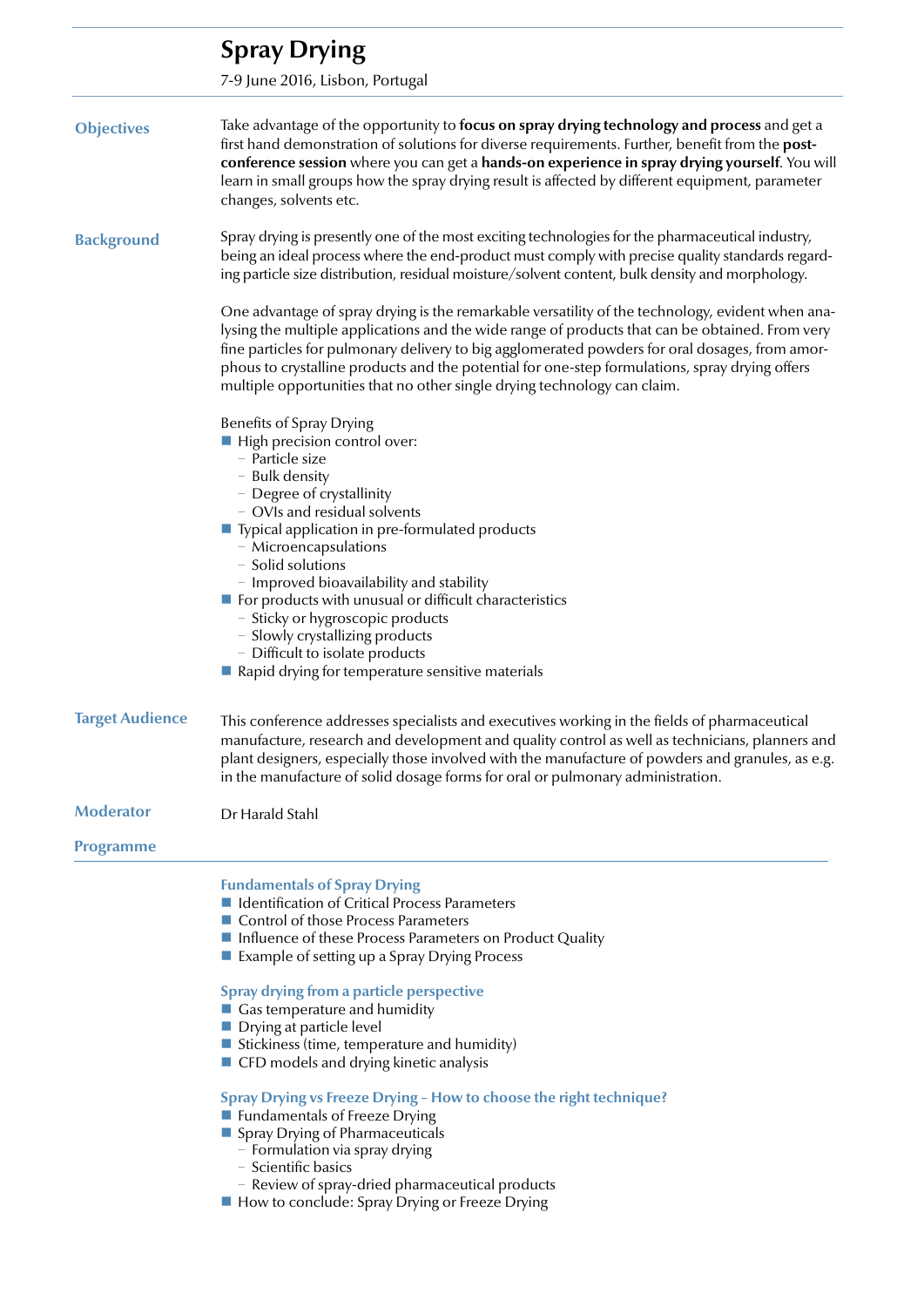# **Development of Scaleable Spray Drying Processes for Solid Drug Product Manufacture**

The presentation starts from the target properties of pharmaceutical intermediates and products for oral solid dosage forms and for dry powder inhalation, viewing SD as a particle design tool. Examples of various product types, such as amorphous drug substances, solid dispersions, granulates and inhalable powder, are given. SD is then compared to other drying/ agglomeration processes more common in the pharma industry. A systematic approach for development of products/ processes by means of spray drying is illustrated. , A special focus is given to the scaleability of the SD processes.

# **Validation and the usage of QbD for Spray Drying**

- Risk assessment in the context of qualification and validation
- Development of spray drying process using DoE
- $\blacksquare$  Three stage DoE
	- − Parameter screening (CCF design with 3 variables + extension)
	- − Raw material variability
	- − Process Validation
- **PAT:** Inline particle sizing and NIR used to monitor the spray drying process
- $\blacksquare$  Special test during qualification and validation

#### **Scale-up of a Spray Drying Process**

The bench scale spray drying units can be found in most of the material characterisation and drug development teams, being also used as production units of high-value low-volume drugs. However, it is often underestimated the valuable information that lab experiments can give to help in a successful process scale-up. In this presentation a scale-up methodology will be presented where insight will be given on what and how lab scale data can be used, as well as, how scaling-up can be used to improve product properties.

- Usage of lab scale data
- **Product improvement during scale up**
- Methodology for scale up of SD processes

#### **Trouble Shooting Session**

In this interactive session, all the key elements of the preceding lectures are brought together.

What to do if:

- $\blacksquare$  Particles are too fine/coarse
- Yield is too low
- $\blacksquare$  Final product moisture content is too high
- Different product characteristics after scale up

#### **Case study: Enhancing the bioavailability of poorly soluble drugs using spray drying: scaling up from lab scale to commercial scale**

- Short introduction on amorphous solid dispersions
- Manufacturing technologies
- Case study of itraconazole (Sporanox<sup>®</sup>)
- Case study of etravirine (Intelence<sup>®</sup>)

#### **Case study: Application of Spray Drying for oral dosage forms**

- Case-study 1 Laboratory scale challenges
	- − Focus on laboratory scale unit limitations
	- − How to improve powder properties at laboratory scale
	- Strategies to formulate poor flowing SD powders
- Case-study 2 Commercial challenges
	- − Focus on adjusting powder properties for locked formulations
	- − How to develop a commercial process
	- Strategies to cope with challenging targets (e.g. density, PS)

# **Case study: Application of Spray Drying for Inhalation Products**

- **Critical quality attributes: an overview for composite formulations via spray drying**
- **Spray drying process: Thermodynamics aspects specific of Inhalation products**
- **Spray drying process: Atomization aspects (controlling particle size and morphology)**
- $\blacksquare$  Composite DPI formulations through spray drying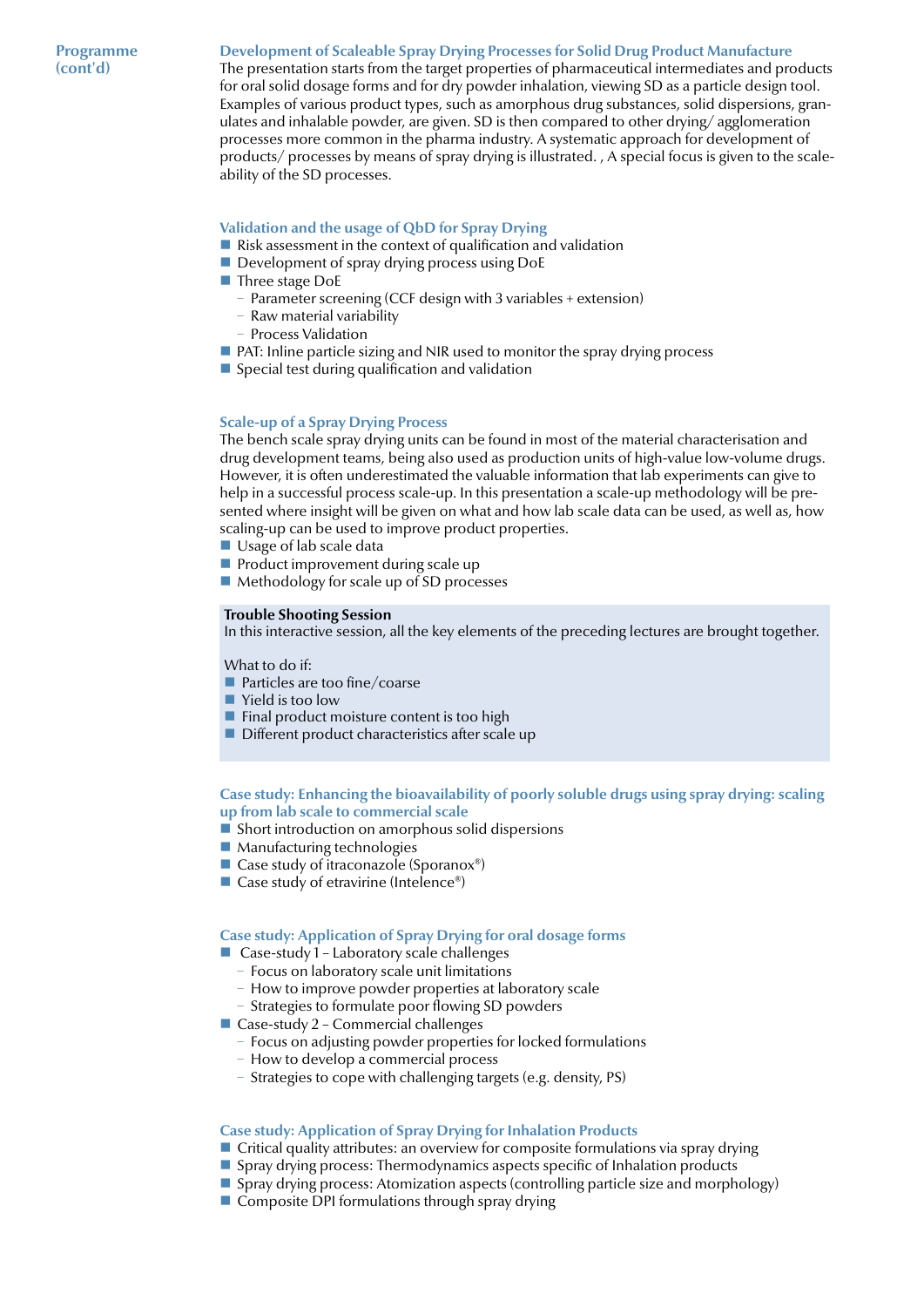# **Site Visit at Hovione on Thursday, 9 June 2016 cGMP Spray Drying Equipment and Facility**



Part of the programme on the third day of the conference is a guided tour at the Hovione site.

In line with the latest developments on spray drying technologies and with the increasing demand for highly defined particles properties in the pharmaceutical industry, Hovione has installed and commissioned a range of spray drying units able to operate under the most stringent cGMP conditions.

These laboratorial, pilot and industrial scale units allow Hovione to

offer from a few grams to full scale commercial production. With FDA-inspected plants Hovione is capable to manufacture spray dried material under cGMP conditions.

The guided tour will include a visit of the spray dryer building where pilot, small and full commercial scale equipment can be seen. Moreover the production control room and the analytical labs will be part of the guided tour.



On the third conference day you will have the opportunity to **take advantage of an exclusive hands-on training**. For that purpose several spray dryers will be available at Hovione. Experienced Trainers will lead you in small groups, providing an intensive experience and directly applicable know-how.

**You will see how scale-up is done through mathematical modelling and how to take advantage of scale-up to significantly improve powder properties. You will have the chance to spray dry a material both at lab and commercial scale**. You will learn how to develop a process under QbD, how to optimise production parameters and how to proceed a scale-up from laboratory to industrial scale. Furthermore, you will learn how to analyse and evaluate your product.

## **Target group of the Session**

**Experiments**

Formulation Scientists, Application Chemists, Drug Development Engineers, Particle Design Engineers

Process Engineers, Pharmaceutical Technologists, Pharmaceutical

In certain cases a participation in the workshop may not be possible due to competitive reasons.

- Definition of scale-up conditions with the aid of macroscopic heat and mass balance and Computational Fluid Dynamics
- **Laboratory scale spray drying how to set up a stable lab scale process. Tips and tricks**
- Upscale to pilot/commercial-scale spray dryer. Details on system configuration and basic controls
- Comparison of powders in terms of flowability, particle size, morphology and other relevant powder/particle attributes

A shuttle bus will bring you back to the hotel with a prior stop at the airport. Airport arrival is scheduled for approximately 15.30 h.

The course is held in small groups, so number of participants is strongly limited. Early booking is recommended.

**Social Event**



On 7 June you are cordially invited to a social event. This is an excellent opportunity to share your experiences with colleagues from other companies in a relaxed atmosphere.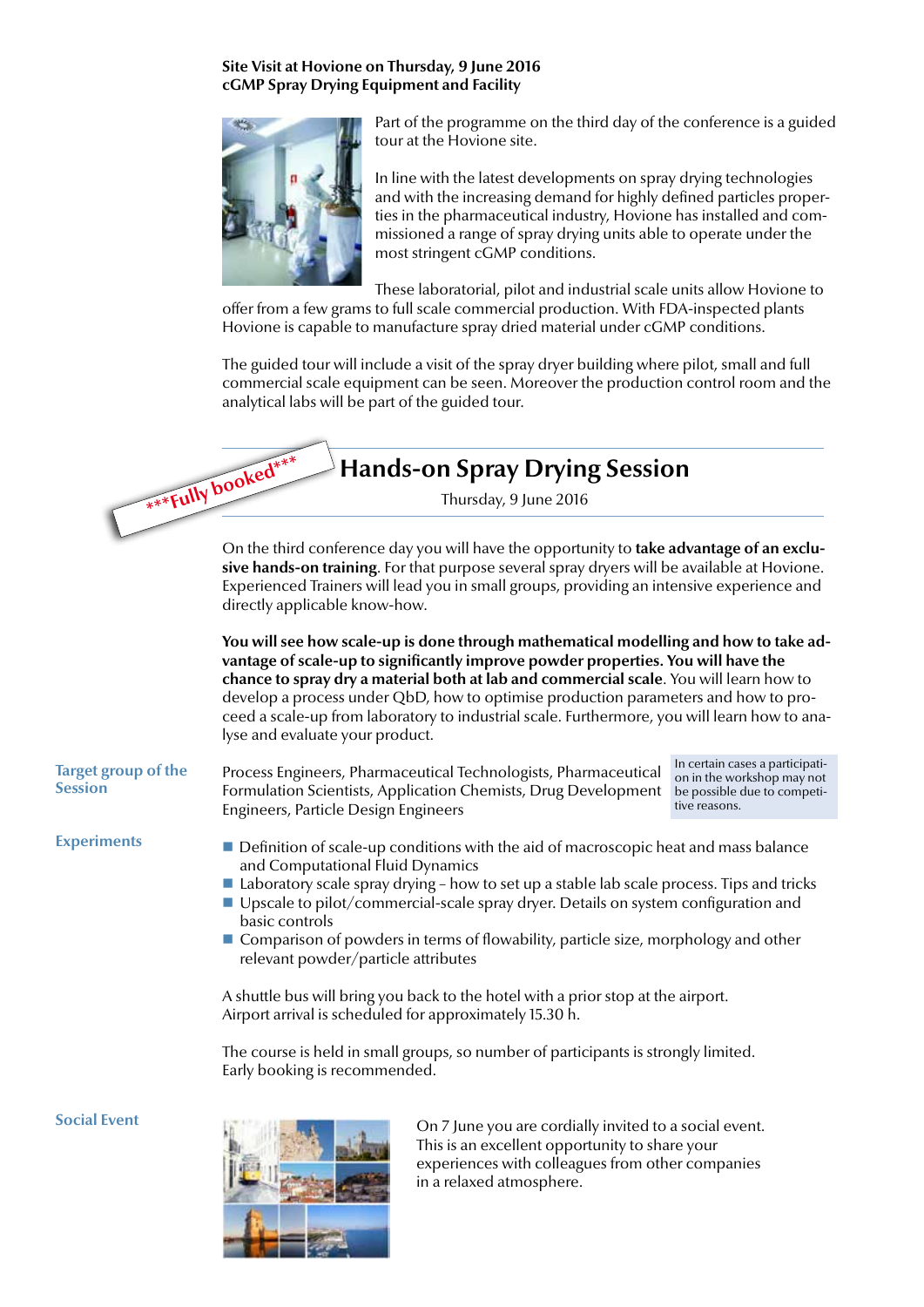# **Speakers**



# **DR SUNE KLINT ANDERSEN, NOVO NORDISK A/S, DENMARK**

Dr Andersen studied at the Technical University of Denmark and gained his Ph.D. in Particle Technology. From 1999-2007 he worked for Niro A/S as Spray Drying specialist and is now working for Novo Nordisk A/S also in the position of a Spray Drying Specialist.



# **DR RUI FERREIRA, HOVIONE FARMACIENCIA SA, PORTUGAL**

Rui Ferreira is graduated in Chemical Engineering and holds a Ph. D. in Engineering Sciences and Technology. At Hovione, he is working in the Drug Product Development group as Process Development Scientist and has participated in the scale-up of multiple spray drying processes for the production of amorphous solid dispersions. His main interests are in the areas of oral dosage forms, pharmaceutical technology and particle engineering.



# **DR FILIPA MAIA, HOVIONE FARMACIENCIA SA, PORTUGAL**

Filipa Maia has a degree in chemical engineering. She works in the Inhalation Development Team of Hovione were she is working in particle design projects, applying spray drying and other techniques for the design of particles intended for inhalation.



#### **DR ULRICH MEIER, NOVARTIS PHARMA AG, SWITZERLAND**

Ulrich Meier is a Senior Process and Particle Engineer in Technical R&D at Novartis Pharma. His main interests include development of drug substance finishing processes, as well as the development of continuous spray drying processes for pharmaceutical intermediates and inhalable particles by means of conventional and fluidized bed spray-drying and supercritical fluid processes. He is also teaching at Novartis workshops and at the University of Applied Sciences in Luzern.



# **DR THOMAS QUINTEN**

Janssen Pharmaceutica NV, Belgium Thomas Quinten is a pharmacist with a PhD in Pharmaceutical Technology. He works a Senior Scientist for J&J in the Development of Oral Solid Dosage forms.



# **HENRIK SCHWARTZBACH, GEA, DENMARK**

Henrik Schwartzbach has been working for GEA Niro since 1992 with R&D and process optimisation. The focus has been process optimisation within pharmaceutical spray drying. Henrik Schwartzbach has detailed and in-depth knowledge about cutting edge pharmaceutical spray drying. As the GEA Senior Process Technologist he is deeply involved in setting the industry standards for pharmaceutical spray drying.



#### **DR HARALD STAHL, GEA, GERMANY**

Dr.Harald Stahl worked in the Pharmaceutical Development of Schering AG in Germany. At that time his main interest was the aseptic production of pellets. Since 1995 he served within GEA Process Technology in various positions. Presently he owns the position of a Group Director Application & Strategy Management of GEA. He has published more than 20 papers on various aspects of pharmaceutical production.



#### **DR JOAO VICENTE, HOVIONE FARMACIENCIA SA, PORTUGAL**

João Vicente has an academic background in Chemical Engineering and Pharmaceutical Technology. , His PhD thesis, entitled Modeling and Optimization of Spray Drying Processes under QbD Principles, was sponsored by Hovione and performed under industrial conditions. During the research João has developed predictive tools to support scale-up activities. Since then, João Vicente has been working at Hovione as Scientist in the Drug Product Development Group and has participated in the Development and Validation of several spray drying processes.